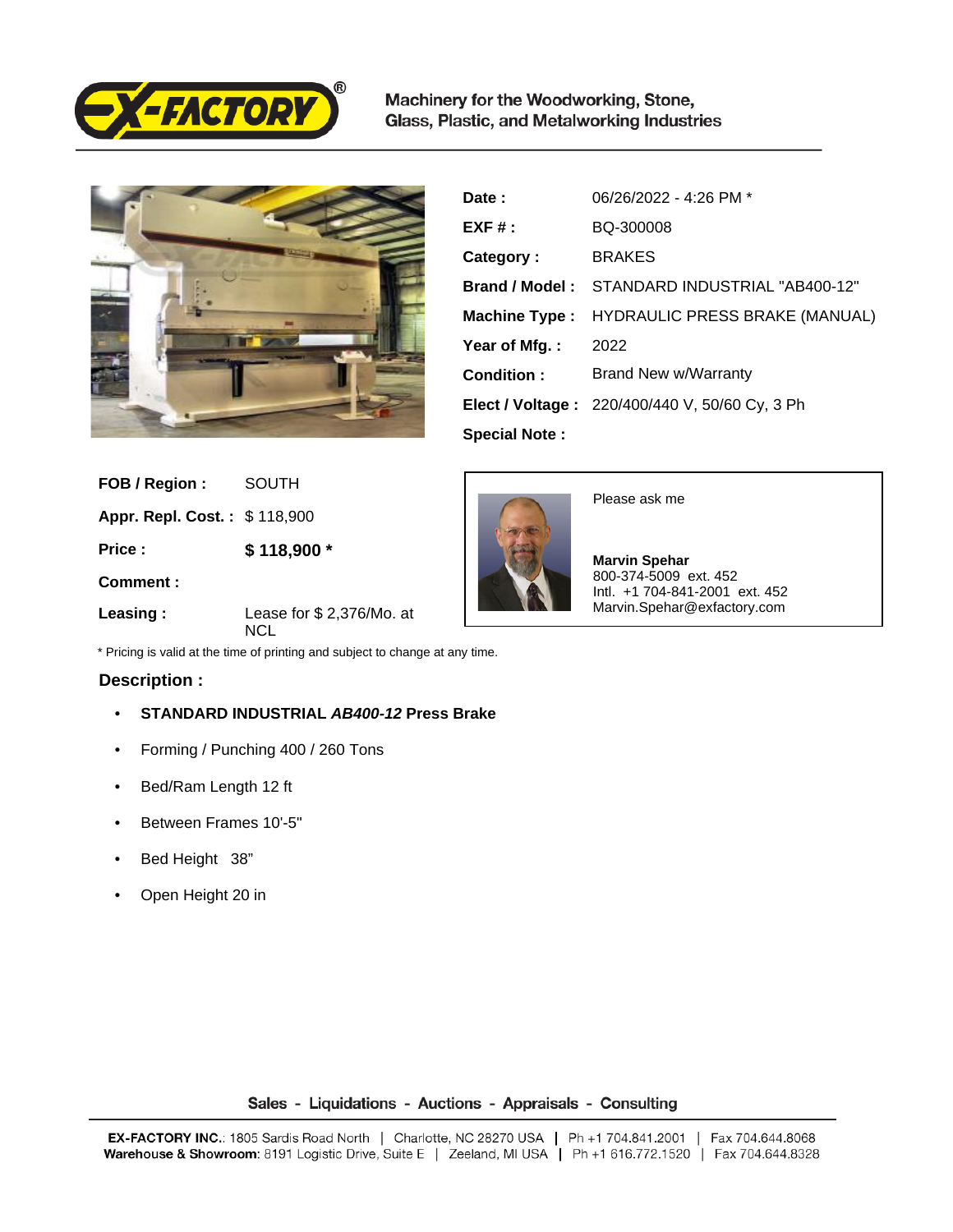

- Stroke 10 in
- Closed Height 10 in
- Throat Depth 10 in
- Ram speeds APPROACH 110 ipm PRESS 17 ipm RETURN 106 ipm
- Horsepower 40
- Shipping Weight 58,000 lbs

## **Features**

- All Components Readily Available From Your Local Suppliers
- Groove in Bed and Ram Clamps for American Style Tooling
- Typical 20-30 Year Lifetime
- Hydraulic Tonnage Control
- Full Tonnage throughout Stroke

Sales - Liquidations - Auctions - Appraisals - Consulting